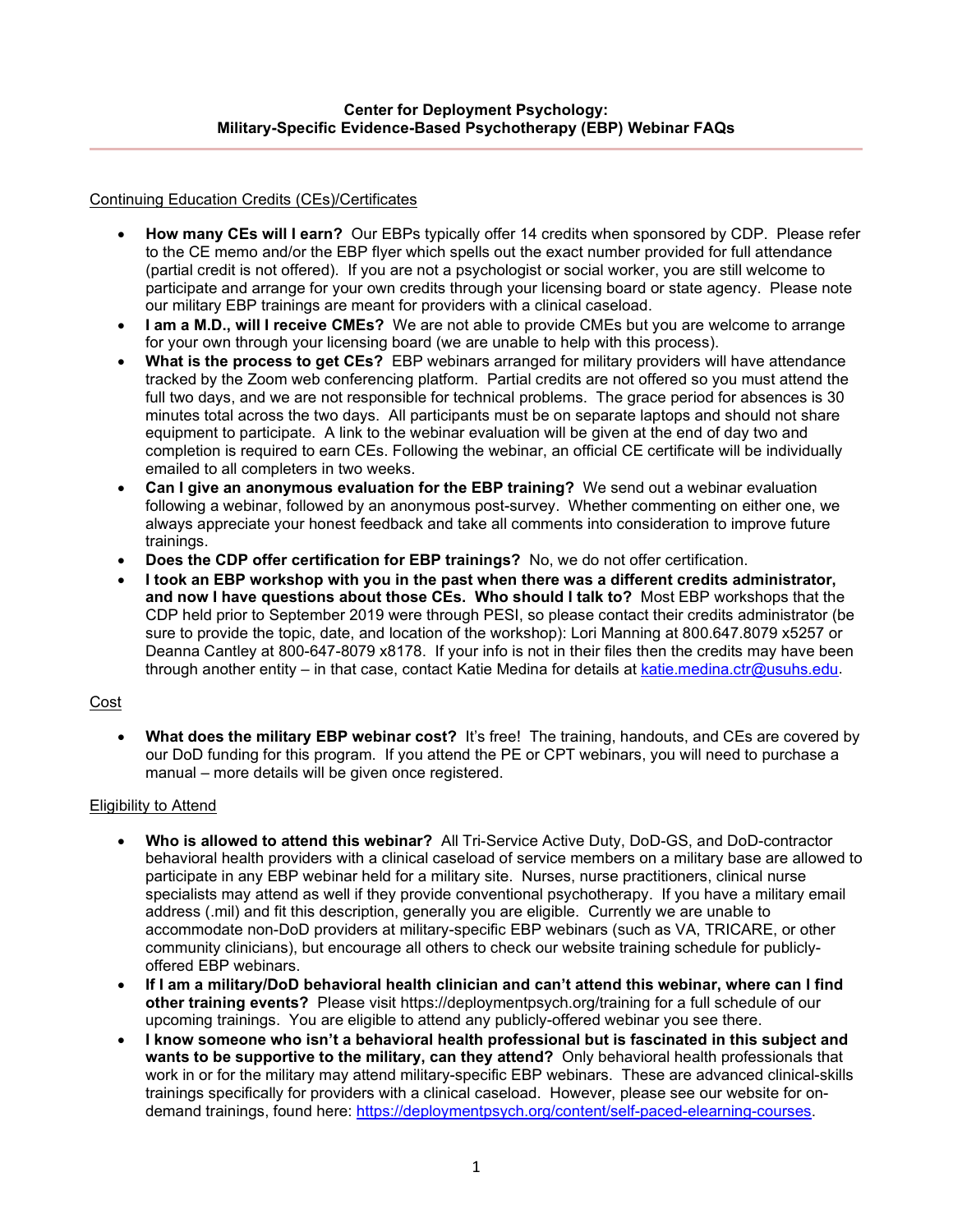- **If I am a military intern/resident/behavioral health tech and can't earn the CE credits for this EBP webinar, may I attend anyway?** We have limited space available for senior-level techs, residents and interns, so please contact Katie Medina for more information at [katie.medina.ctr@usuhs.edu.](mailto:katie.medina.ctr@usuhs.edu) If approved, you must register with the understanding that this is intensive clinical training (including roleplaying), and the full two days participation will be required. Further, you must still fill out all CE paperwork even if you're not seeking credits.
- **I can't attend the webinar but am interested in the subject/could use this in my practice/need this for my upcoming deployment, so may I have the materials sent to me?** Sorry, we cannot provide materials to those who don't attend the training. However, the CDP offers helpful deployment-related resources on our website including articles, practice guidelines, and online trainings. Please visit our website at [http://deploymentpsych.org](http://deploymentpsych.org/) for more information.
- **I can't attend the webinar but know others that might be interested, may I pass them the information?** Absolutely! We encourage all eligible behavioral health providers to share information about our military EBP trainings, whether by forwarding our flyers or by passing along our frequentlyupdated website training schedule: https://deploymentpsych.org/training.
- **I am a civilian TRICARE provider, may I attend this military-specific EBP webinar?** Currently our EBP trainings for military installations are for Active Duty/DoD-GS/DoD-contractor clinicians as described in detail above, and one must have a .mil email address. Please consider attending an EBP training from our public webinar program which are always open to civilian providers – the schedule is found at https://deploymentpsych.org/training.
- **I am a VA clinician, may I attend this military-specific EBP webinar?** Our EBP trainings for military installations are for Active Duty/DoD-GS/DoD-contractor clinicians as described above. We recommend you contact your VISN or EBP Coordinator further for training opportunities, or attend one of our public EBP webinars as described above.

### How to Register

- **Is there a registration link, and how do I get it?** To register for a military-specific EBP training you must follow the registration link on the advertisement you've received for it, or register via the CDP website listing for that date. Dates are posted to the website once arrangements are finalized.
- **Why can't you register me if I email you the info?** We do not have the manpower to manually register interested providers, so please register via the website link or through your designated site POC.
- **I'm not sure yet if I can attend this webinar but can you reserve a space for me?** Sorry, due to the popularity of our trainings and limited space, we cannot hold a tentative registration for you. If you do register but can't attend, please let us know immediately so someone else can have your space.
- **The military EBP webinar has filled up and registration has closed. Is there a waiting list you can add me to?** The website listing will indicate whether a waiting list is available for a particular training date. Should space become available, you will be notified.
- **Can you put me on your mailing list for future military-specific trainings?** Yes, we do have a mailing list for military-specific workshops/webinars but you can also find those listed on our website's training calendar. Also, to sign up for notifications about our public EBP program (which allows unlimited civilian providers), you can submit your contact info here: [https://deploymentpsych.org/CDP-](https://deploymentpsych.org/CDP-MED-Opt-In)[MED-Opt-In](https://deploymentpsych.org/CDP-MED-Opt-In). Public webinar registrations typically open 90 days prior to a training date.
- **Will the training be recorded so I can watch it later?** No, we do not offer recordings of our EBP webinars.
- **What if I have to cancel?** Please contact your designated POC or Katie Medina at [katie.medina.ctr@usuhs.edu](mailto:katie.medina.ctr@usuhs.edu) immediately to cancel so they may offer your space to another provider.
- **Can you tell me more about your "public EBP program"?** Our EBP topics are held multiple times throughout the year as webinars. All CDP training opportunities can be found at https://deploymentpsych.org/training, and the list is regularly updated as dates are arranged. Public EBP webinars are open to both military and civilian providers, provide the exact same training as on-site military webinars, and require a \$45 fee to cover CE costs. Every topic offered is time-shifted at least once each year to better accommodate participants from the West Coast. Please submit your information here to be notified when the next one opens: [https://deploymentpsych.org/CDP-MED-Opt-](https://deploymentpsych.org/CDP-MED-Opt-In)[In.](https://deploymentpsych.org/CDP-MED-Opt-In) Webinar registrations typically open 90 days prior to each training, and these are popular so we